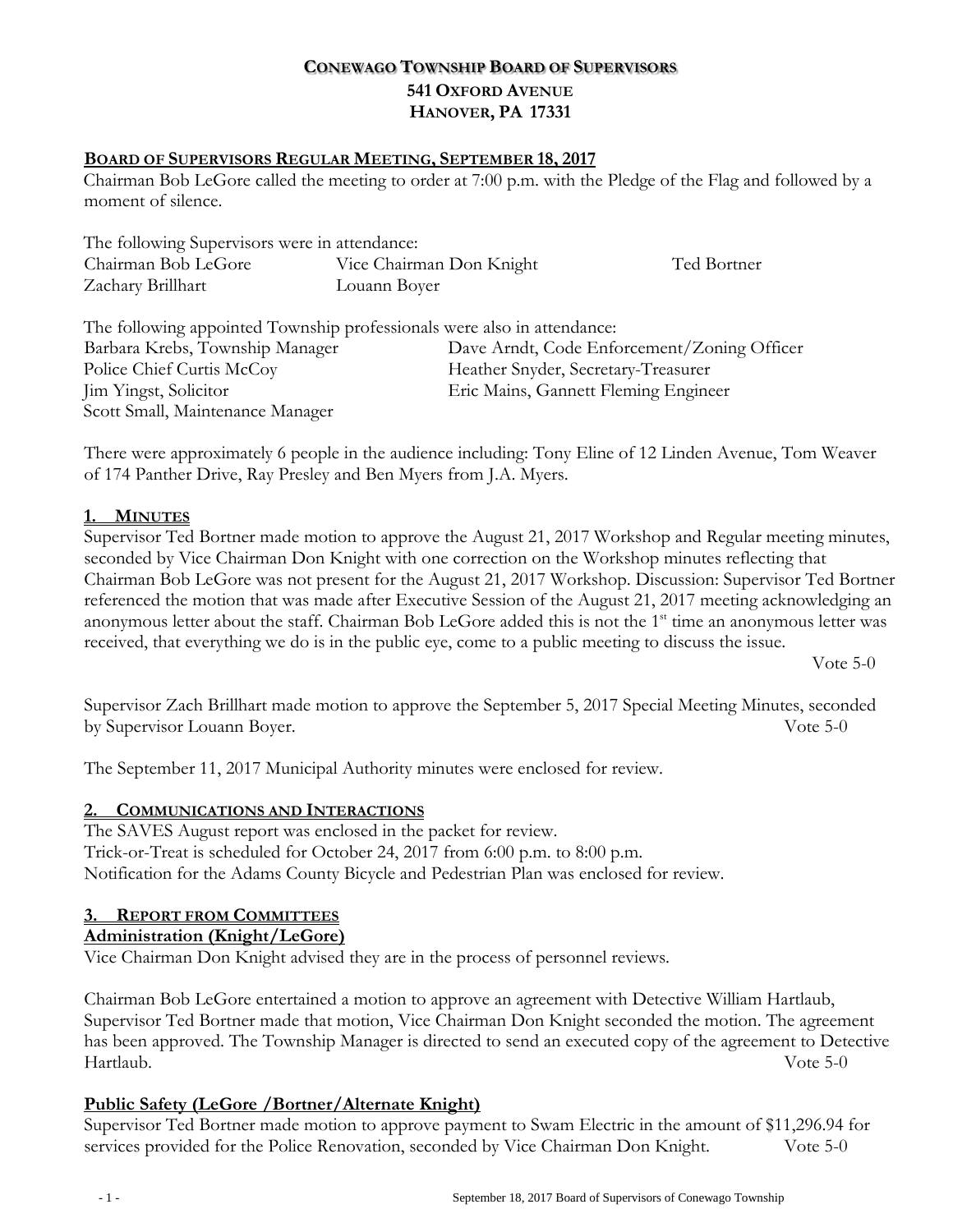Supervisor Ted Bortner made motion to approve payment to Dorgan & Zuck in the amount of \$44,484.57 for services provided for the Police Renovation, seconded by Vice Chairman Don Knight. Vote 5-0

Supervisor Ted Bortner made motion to approve \$5,201.30 in continuing education for Officer Matthew Duncan for classes related under criminal justice field as allowed under the CBA (Collective Bargaining Agreement), seconded by Supervisor Louann Boyer. Vote 5-0

## **Recreation (Knight/Boyer)**

Supervisor Zach Brillhart made motion to enter into agreement with Conewago Valley Soccer Club utilizing Plum Creek Community Park for practices, games, meetings and other events related to the operations for 10 years, seconded by Supervisor Louann Boyer. Vote 5-0

**Agricultural Preservation (Brillhart)** - Supervisor Zach Brillhart advised that we are waiting to hear from the County, on the Russell Williams preservation.

### **Roads (Bortner/Knight)**

Liquid Fuels estimated allocation for 2018 is \$231,301.61.

Columbia Gas will be conducting road work on Route 194 and Narrow Drive. Detour signs will be posted and notified 48 hours prior to start of construction.

Supervisor Ted Bortner made motion to authorize Township staff to work with West Manheim Township on the swapping of equipment services, seconded by Supervisor Zach Brillhart. Vote 5-0

Supervisor Ted Bortner made motion to approve payment for Blettner Ave. for street construction in the amount of \$154,559.00 that includes a change order for reduction of restoration not needed in the amount of \$41,519.00, seconded by Supervisor Zach Brillhart. Vote 5-0

### **Pension**

Next meeting is scheduled for Oct. 4, 2017 at 4:00 p.m., this is a public meeting. Officer O'Brien is the new Representative for the Police Department.

### **Planning Commission (Brillhart)**

Supervisor Zach Brillhart met with Zoning/Code Enforcement Officer Dave Arndt to review the Comprehensive Plan.

### **Stormwater (Knight/Brillhart)**

The biannual Stormwater billing for 2017 was mailed September 15, 2017.

The Pollution Reduction Plan was filed on September 15, 2017.

A credit plan is in process and will soon be available for Board review.

Supervisor Ted Bortner made reference to the MS4 process and how the Township asked State Representative Dan Moul to assist in setting up a meeting with DEP, which they advised to submit our plan. The Township had to continue to move forward. Engineer Eric Mains added that we will continue to look for opportunities to keep the cost down.

### **4. REPORT FROM SECRETARY-TREASURER**

Supervisor Zach Brillhart made motion to approve the Secretary/Treasurer's Report, seconded by Supervisor Ted Bortner. Vote 5-0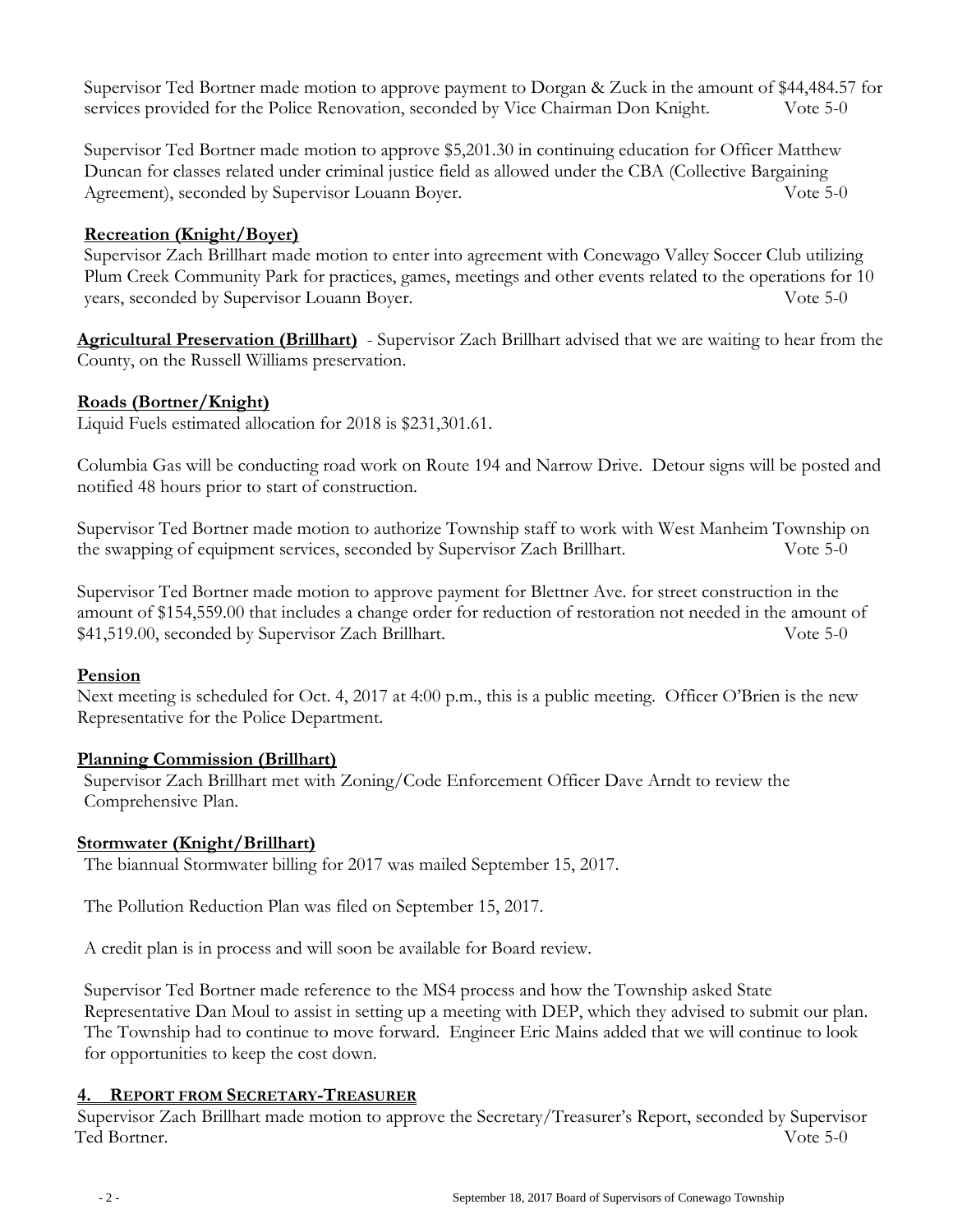Supervisor Zach Brillhart made motion to approve payment of the prepaid bills and all invoices noted on the Report for September 14, 2017, seconded by Vice Chairman Don Knight. Vote 5-0

### **5. PUBLIC COMMENT**

Nothing to report.

### **6. REPORTS FROM SUPERVISORS**

Supervisor Ted Bortner advised the public that we move quickly through motions since most discussion took place during the Workshop at 5:00 p.m. which are a public meeting.

Chairman Bob LeGore advised the Workshop's are public meetings, it's a good system and it works.

Supervisor Louann Boyer had nothing to report.

Supervisor Zach Brillhart had nothing to report.

Vice Chairman Don Knight recognized Chief Curtis McCoy will be here 1 year, congratulations and happy to have you here.

## **7. REPORTS FROM DEPARTMENTS**

#### **Police**

Chief Curtis McCoy thanked the Board stating the Department is a wonderful place and a wonderful group of guys, looking forward to stepping into year number 2.

Chief Curtis McCoy and Sergeant Gary Baumgardner visited Lower Paxton Township today, to look at their evidence room.

Police Report for August was prepared in the packet.

Chief Curtis McCoy advised the building renovation is moving along and working on an Open House. He thanked everyone for supporting the project and how appreciative he was of all the support.

Chief Curtis McCoy advised Detective William Hartlaub retired September 13, 2017 and he wished him well in future endeavors.

The Detective Police Officer position will be posted by the end of the week internally and the advertisement for Patrolman to be advertised in 7-10 days.

## **Township Solicitor Yingst**

Solicitor Jim Yingst advised he worked on agreements with the Soccer Club, Precision Cut Plan, alley and legal matters.

### **Township Manager**

Township Manager Barbara Krebs gave a review of her staff report.

 Township Manager Barbara Krebs advising that if the State Budget passes that state funds for the Recreation Grant and Recycling could be in jeopardy, to consider this when budgeting for 2017.

## **Township Engineer (Eric Mains, Gannett Flemming, Inc.)**

 Engineer Eric Mains gave a review of his Engineer's Report for September, including Precision Cut to be addressed later in the meeting.